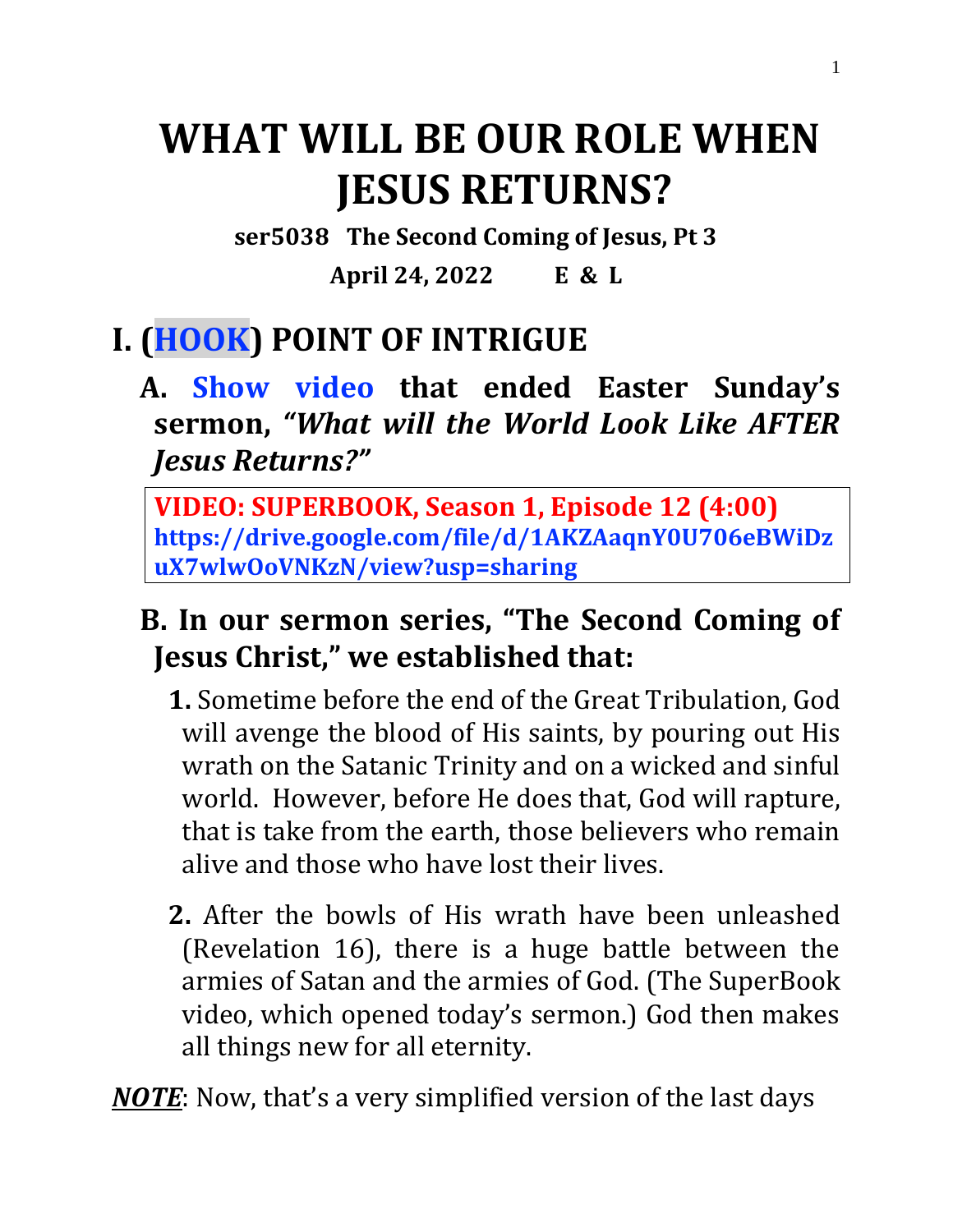and what the Millennial reign of Christ and Eternity will look like.

*NOTE 2*: If I may be honest with you—who really knows. If I were to give you all of the different perspectives of last day events, the rapture, the Millennial reign of Christ, and Eternity, not only would you walk out of here with a migraine, but we would not have even scratched the surface.

### **C. Therefore, I've given you my perspective only as a reference, not as "absolute" truth.**

What is absolute truth is that Jesus is physically coming back—for He said in *Acts 1:11*, "As you have seen me ascend, so will you see Me descend" (*JBSV*), and that He is making all things new. What was to be in the Garden six thousand years ago will be for all eternity without Satan screwing it up. All sin and unrighteousness will be gone. And the Church said, "Hallelujah!"

**(Play soundtrack – The Hallelujah Chorus, 60 seconds then fade to nothing [https://youtu.be/BBZ7AfZR9xs\)](https://youtu.be/BBZ7AfZR9xs)**

### **D. Let us pray!**

# **II. QUESTIONS RAISED BY LAST WEEK'S SERMON**

**A. After church on Easter Sunday, our immediate family had lunch together, then later that day we had desserts at my sister's home.**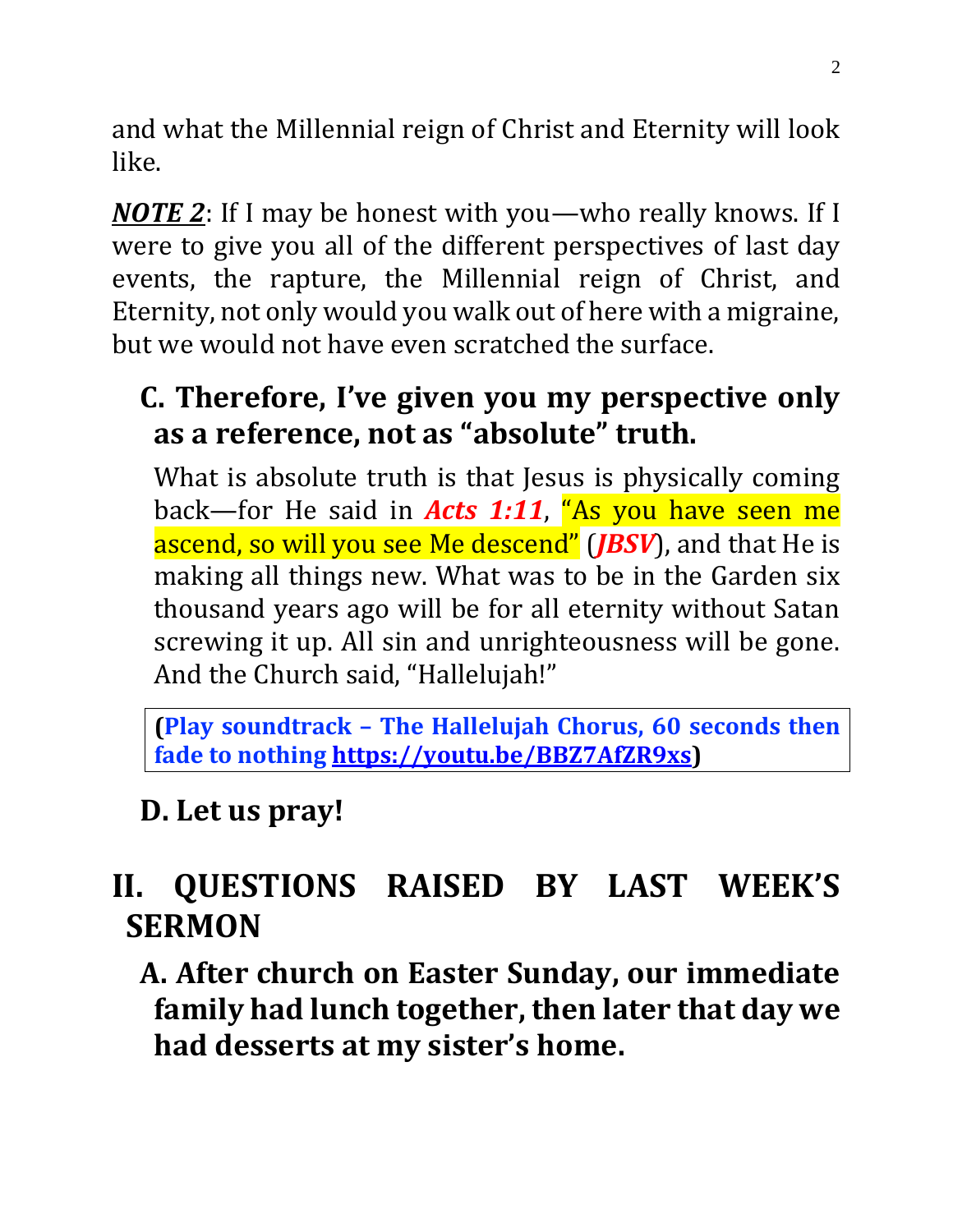Lunch revealed that my Easter sermon raised a number of questions, not just at church but at the dessert table. LOL!

- **1.** Where do we go when we die? Jesus said to the thief, "This day you will be with me in paradise" (**Luke 23:43**)
	- **o** Is that our final destination or a "bus stop" so to speak? What happens AFTER paradise?
	- **o** Is that when we get our resurrected bodies?
- **2.** Will we recognize loved ones in heaven?
- **3.** Will all believers die during the Great Tribulation?
- **4.** During the Tribulation, where are the saints who are dead but still alive when they cry out to God for vengeance? (Bodies are dead but spirits are alive.)

### **B. Sorry! But I'm not going to answer any of those questions, directly.**

*NOTE:* Some of these questions are answered at the **HijackedLife.com** website. (**show photo**) Simply click on the *Ask the Pastor* tab. Oh, lest I forget,



the site contains some good artwork, some of which is by "yours truly." ☺

# **III. (BOOK & LOOK) OUR ROLE WHEN JESUS RETURNS**

**A.** *Revelation 5:8-10*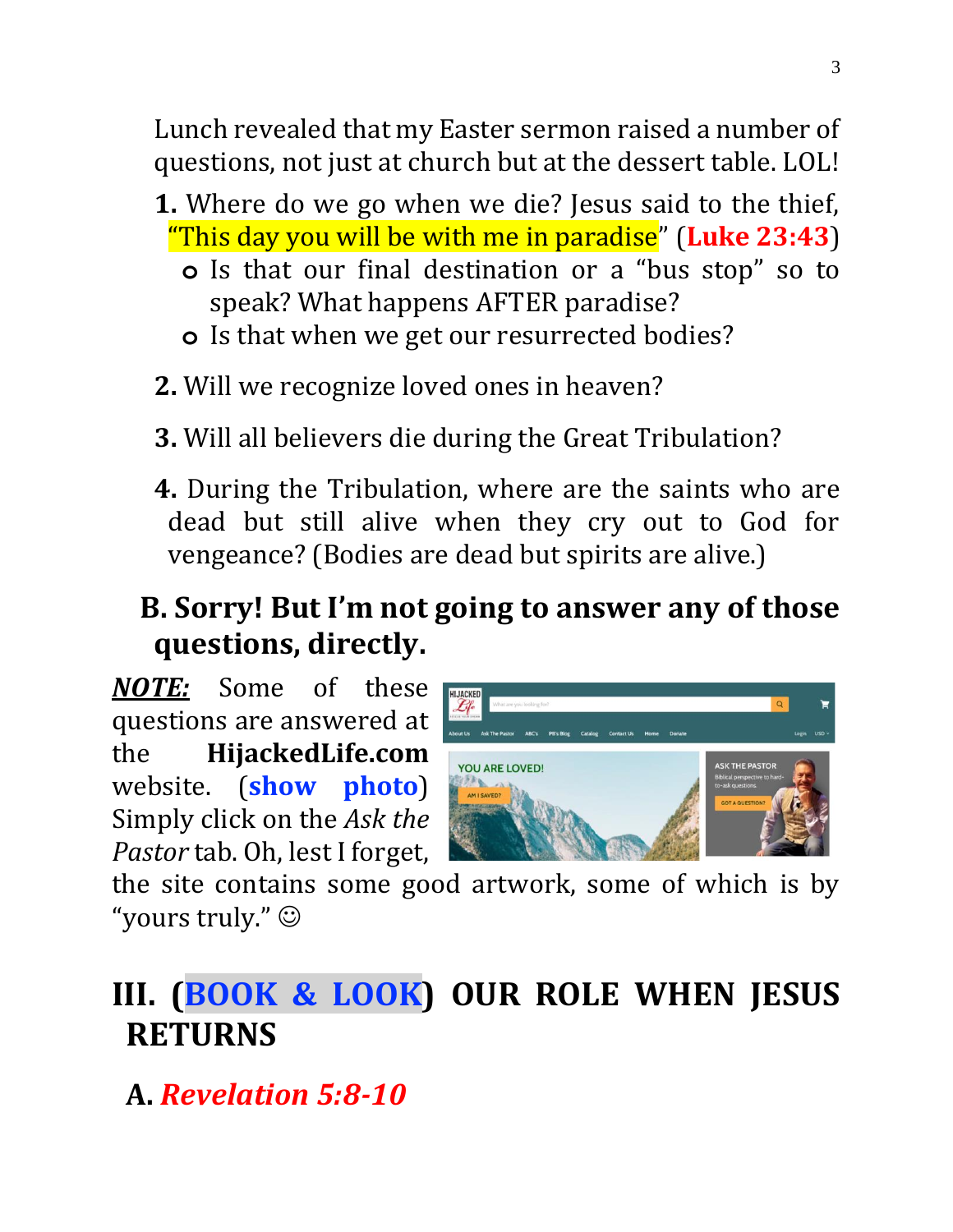**<sup>8</sup>**Now when He (Jesus) had taken the scroll, the four living creatures and the twenty-four elders fell down before the Lamb, each having a harp, and golden bowls full of incense, which are the prayers of the saints.

*NOTE*: Your prayers, saints, have no time limit. You may put a time frame on them, but God doesn't.

**<sup>9</sup>**And they sang a new song, saying:

"You are worthy to take the scroll, And to open its seals; For You were slain, And have redeemed us to God by Your blood Out of every tribe and tongue and people and nation, <sup>10</sup> And have made [\[d\]](https://www.biblegateway.com/passage/?search=Revelation+5&version=NKJV#fen-NKJV-30790d)us kings<sup>[\[e\]](https://www.biblegateway.com/passage/?search=Revelation+5&version=NKJV#fen-NKJV-30790e)</sup> and priests to our God; And [flwe shall reign on the earth."

#### *NOTE*:

*Kings* – literally, a kingdom (the noun is feminine singular we are the bride of Christ)

*Priests* – masculine plural—priests were males, as in the same gender at Christ

*NOTE*: Whatever that looks like, it is implying that we will be doing something in eternity. Like maybe "work." Work is not a curse word; it's a blessing. And those who think otherwise find trouble. God told Adam and Eve to work six days, and rest on day seven. Their job, for lack of a better word, was a pleasure.

It's like loving to play basketball, and you're good enough to get paid for it. God NEVER intended work to be a curse, but a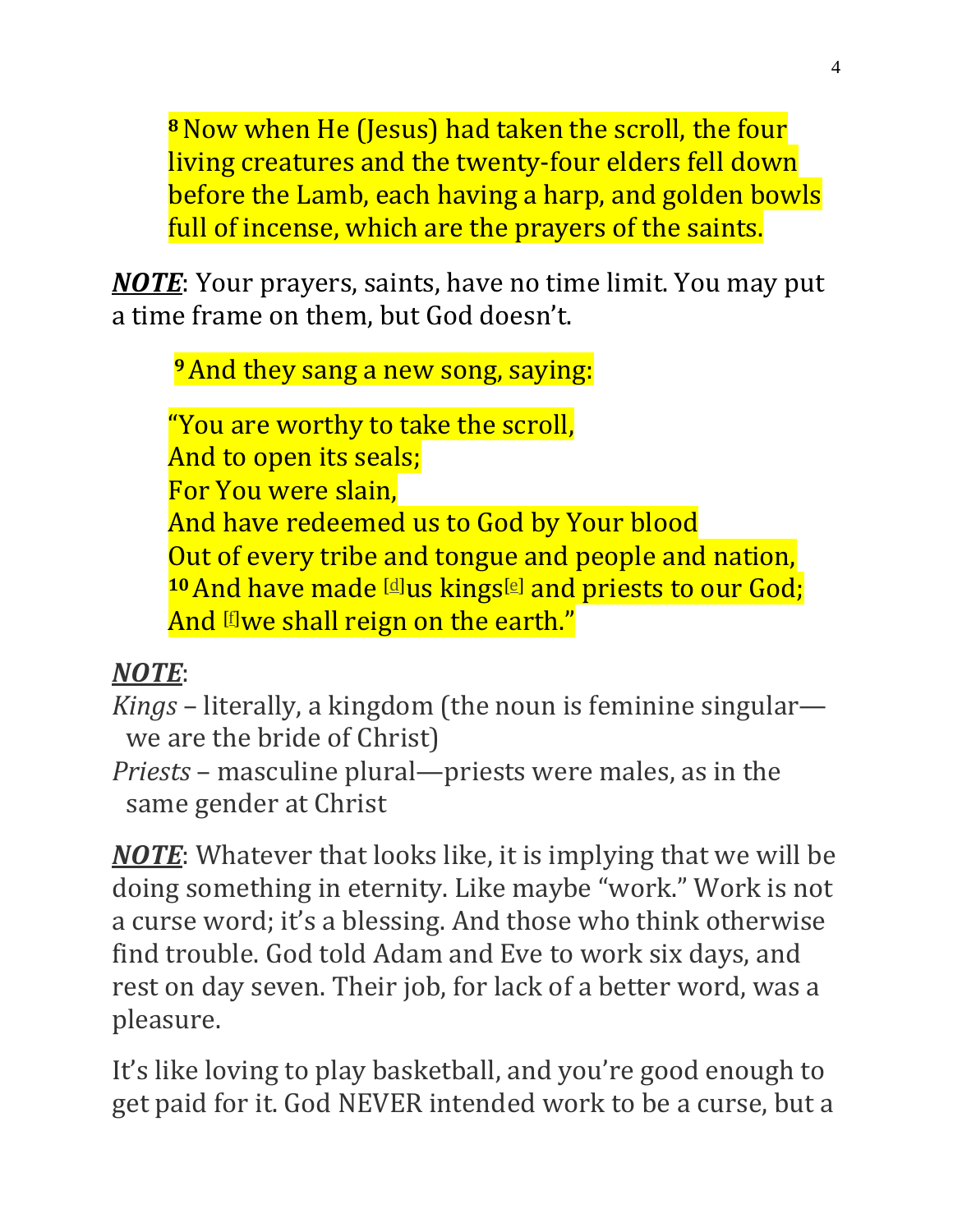blessing. And when the sting of sin and death are removed … work will be pleasure, and our boss will be Jesus. How cool is that?

**Revelation 22:3**, when describing the "new earth," it says, "No longer will there be any curse." The curse that came through sin was lifted through Jesus. Just imagine what our work is going to be like in the New Creation, when there is no pain, frustration, stress, difficulty, unpredictability, sweat, guilt, and interpersonal conflict as a result of sin's curse. It will all be gone. And the church said … (**play the first 24 seconds of The Hallelujah Chorus then fade to nothing**.)

### **B. [Daniel 7:27](https://www.bibletools.org/index.cfm/fuseaction/bible.show/sVerseID/21961/eVerseID/21961)**

Then the kingdom and dominion, And the greatness of the kingdoms under the whole heaven,

Shall be given to the people, the saints of the Most High. His kingdom *is* an everlasting kingdom, And all dominions shall serve and obey Him."

*NOTE*: This tells us that the kingdoms of this earth will be given to the saints—that's us. Thank God we'll not have our fallen natures, or we'd mess it up all over again. But that is not happening!

### **C. [1 Corinthians 6:1-3](https://www.bibletools.org/index.cfm/fuseaction/bible.show/sVerseID/28469/eVerseID/28471)**

**[1](http://biblehub.com/1_corinthians/6-1.htm)**When one of you has a dispute with another believer, how dare you file a lawsuit and ask a secular court to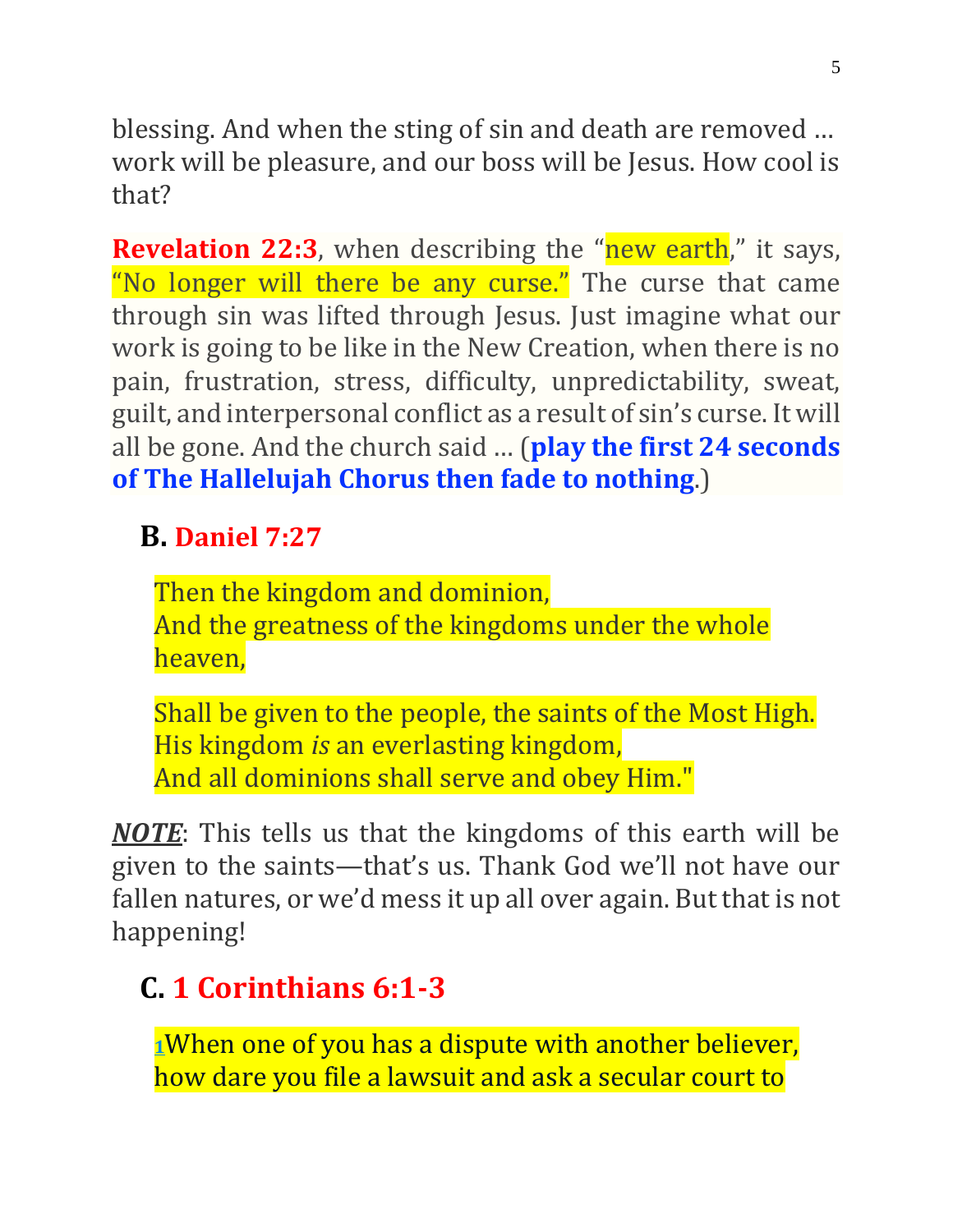decide the matter instead of taking it to other believers! **[2](http://biblehub.com/1_corinthians/6-2.htm)**Don't you realize that someday we believers (saints) will judge the world? And since you are going to judge the world, can't you decide even these little things among yourselves? **[3](http://biblehub.com/1_corinthians/6-3.htm)**Don't you realize that we will judge angels? So you should surely be able to resolve ordinary disputes in this life.

#### *NOTE*! Are you putting it together?

- **1)** We're going to work and love it.
- **2)** We're going to reign over kingdoms with Christ.
- **3)** We're going to judge angels.

*NOTE***:** Jesus is His name; Christ is His title, and includes all of Jesus' positions—Lord, Savior, Son of God, Lamb of God, Good Shepherd, Redeemer, Prince of Peace, Wonderful, Everlasting Father, Almighty God, and the list goes on.

E.g.: Most have heard of the Mongol ruler, Genghis Khan. His real name was Temujin. However, after he unified the nomadic tribes, he was given the name Genghis, which means "universal ruler," and Khan means "king." (**show photo**)



Therefore, Genghis Khan means "universal king." Although there is no comparison between Genghis Khan and Jesus Christ, you can see the why two names are given. One is the person; the other is the title.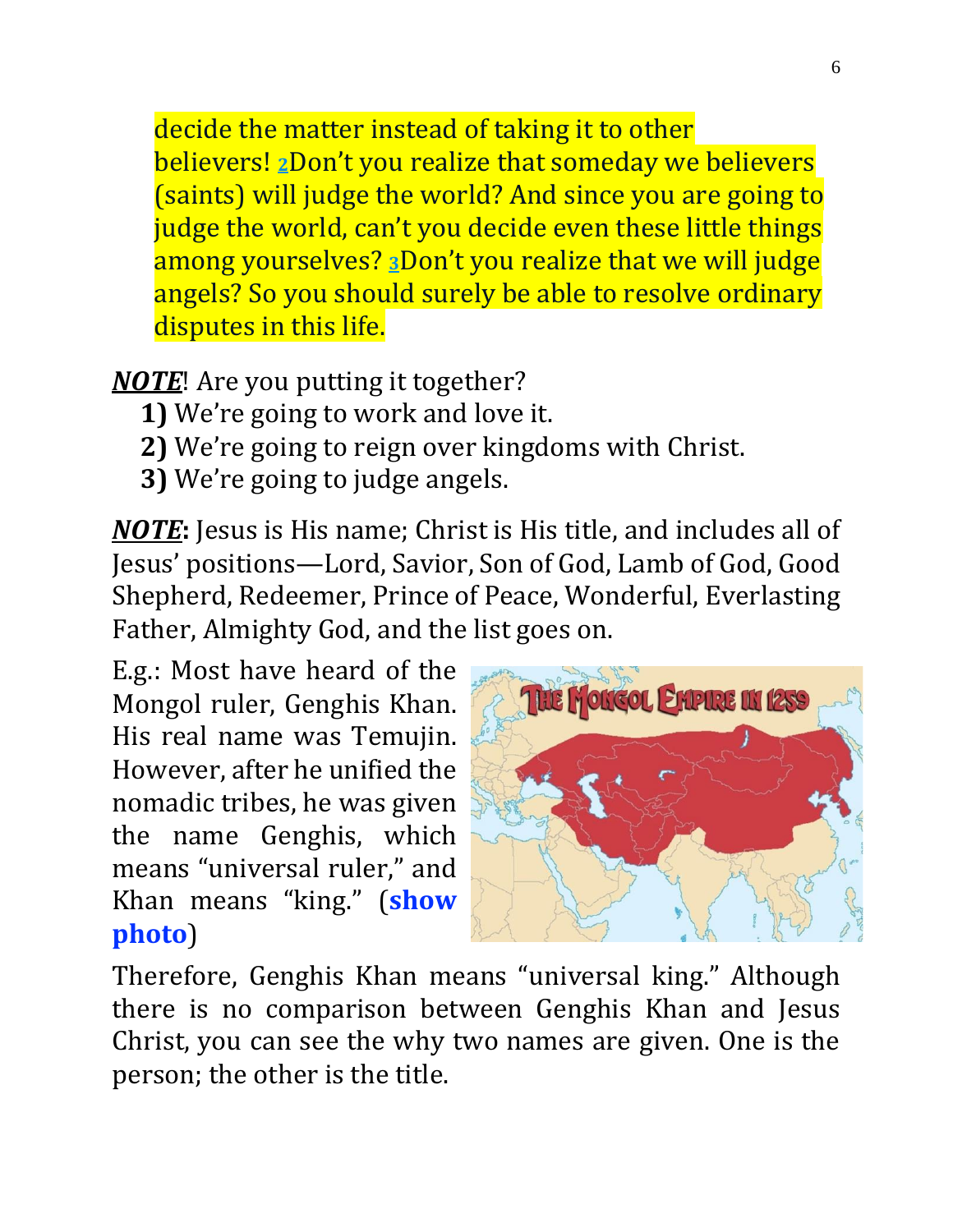### **D.** *[Hebrews 2:8-](https://www.bibletools.org/index.cfm/fuseaction/bible.show/sVerseID/29986/eVerseID/29986)9 (JBSV)*

8 You [God] put all things under His control [Jesus]."[\[a\]](https://www.biblegateway.com/passage/?search=Hebrews+2%3A8&version=NET#fen-NET-29970a)For when (God) put all things under (Jesus') control, (God) (God) left nothing outside of (Jesus) control. At present we do not yet see all things under (Jesus) control … <sup>9</sup> but we will; and we will be a part of it. \*v9 implied/jbsv

# **III. (TOOK) IN THE MEANTIME, WHAT DO WE DO?**

### **Let's see what Jesus tells us to do.**

### **A.** *Luke 19:13*

**<sup>13</sup>**And he called his ten servants, and delivered them ten pounds, and said unto them, occupy till I come.

*NOTE*: Occupy means: "Do business" or "stay busy" or "work"—that is *don't lay around and do nothing* waiting until I return.

### **B. Spiritually, let's look at some basics:**

- **1.** *Read the Bible* from Genesis to Revelation in 5 years (one chapter a day). That's God speaking to you.
- **2.** *Pray*—that's you talking to God.
- **3.** *Get baptized* as *a believer*: Follow both Christ's example and Christ's command. BTW: Jesus was 30 when He was baptized.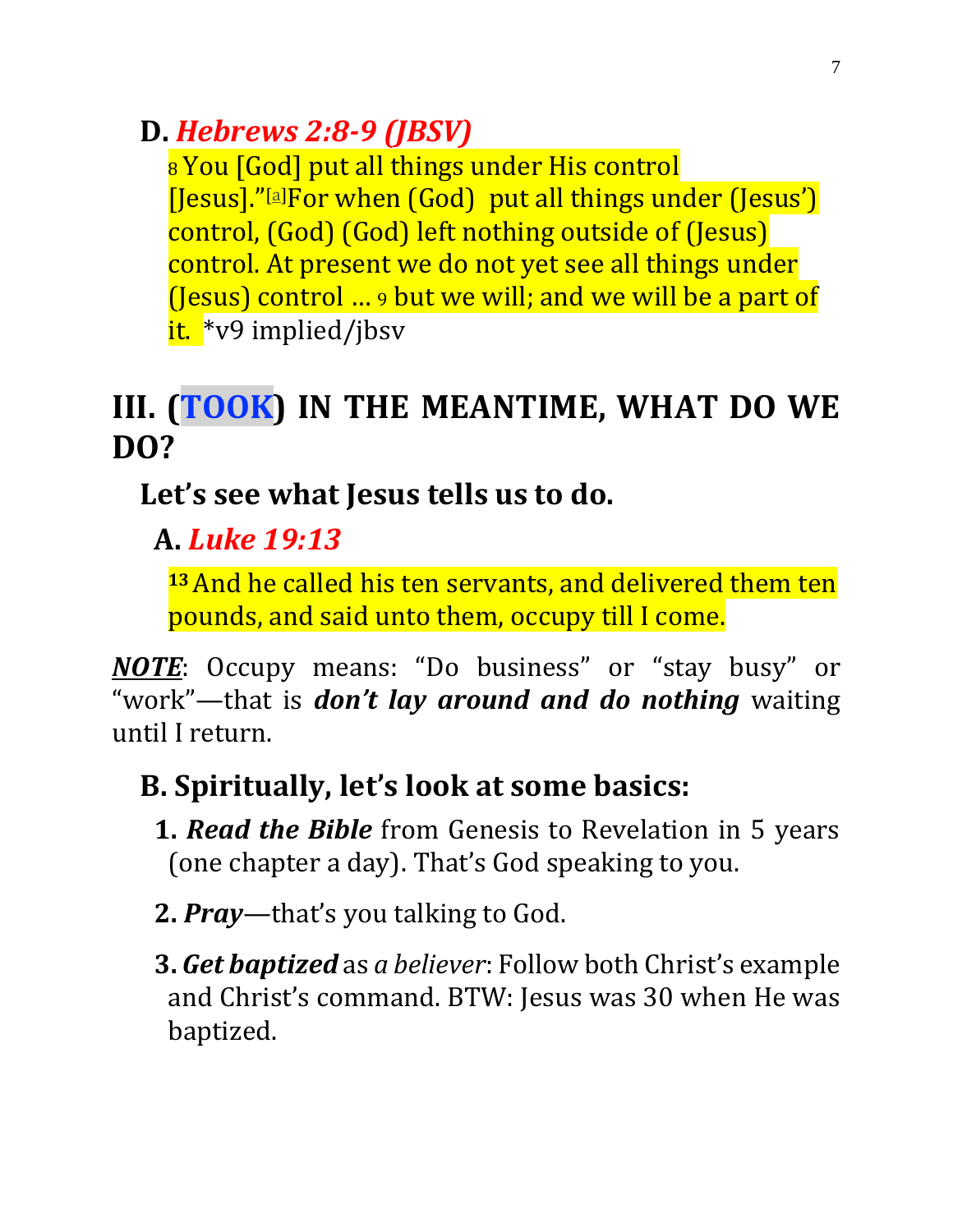- **4.** *Tithe*—give God 10% of all that you make. If you don't have the faith to give on the gross, start with the net. If you'll start there, one day you'll give far more than 10%- -you may even try to outgive God. Listen! *"If you don't know how to give, you don't know how to live."* I think I heard that somewhere else before. LOL! \*Martino Cartier
- **5.** *Serve*—follow Christ's example: fulfill your promise and potential do something for someone other than yourself. And, if you're looking for a place to serve, text "serve" to 856.861.4144.
- **6. Connect**—Get connected and deepen your walk with Christ by joining a Circle of Friends or GCG or
- **7.** Practice **POTS**—explain. Don't wait till you get home to pray for a need expressed by someone in conversation, pray right then and there.

*ILLUSTRATION* (if time permits): I was at a jeweler's shop getting a watch fixed. A lady came in and stood behind me. She spoke with difficulty. The owner at the counter struck up a conversation. I gave her an Easter Season card and invited her to The Passion of Christ. When I did, the woman behind me said, "I got a flyer in the mail and plan on going." I paid my bill and left the shop and waited outside for the woman with the paralyzed vocal cords. When she came outside, I asked if I could pray with her. She said, "yes," and we prayed for God's healing grace. That's "POTS." It's not so much about "the answer" to what we pray for as it is in living the second great commandment—expressing an interest in another's wellbeing.